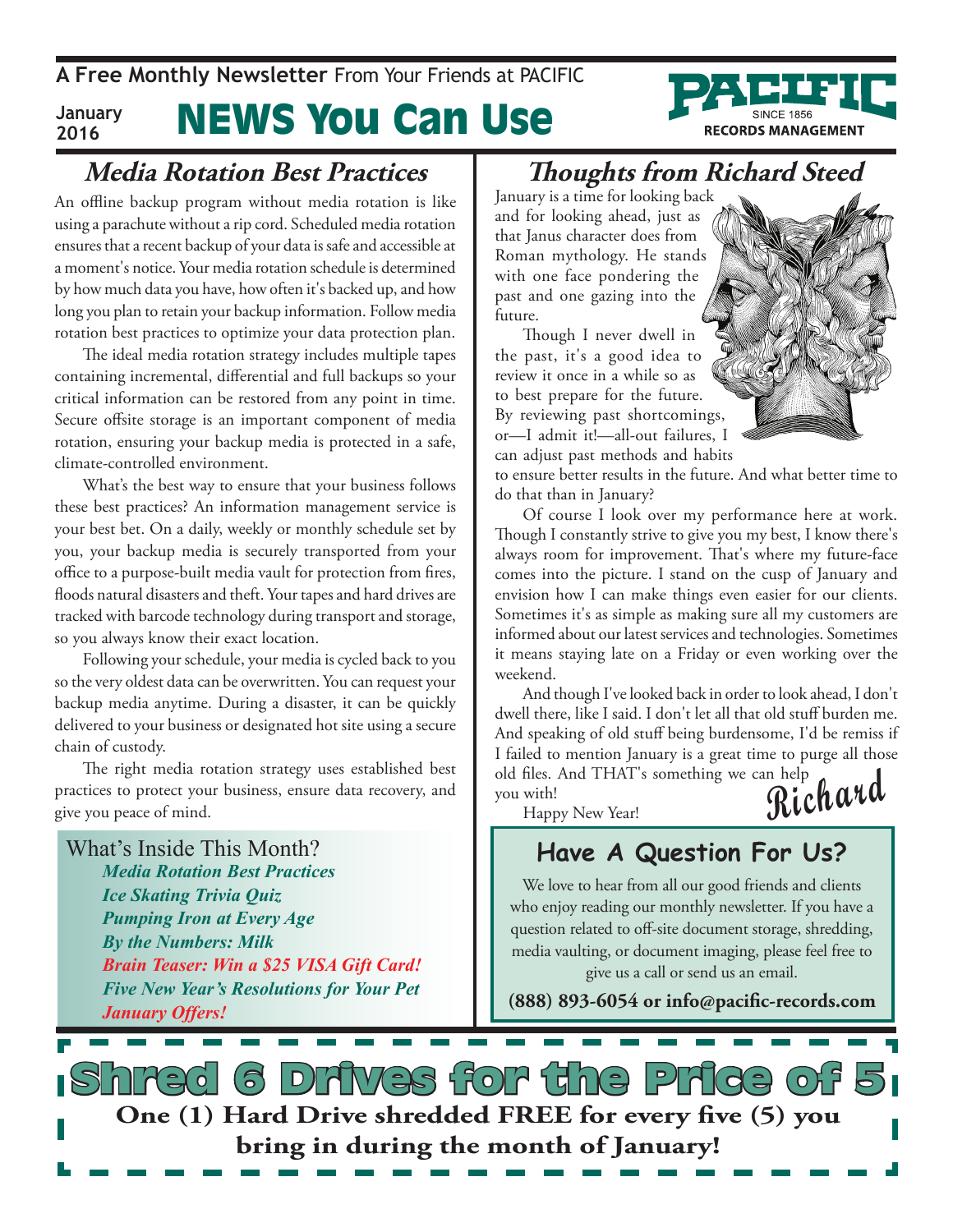## **Ice Skating Trivia Quiz**

- 1. Who is considered the most decorated female figure skater?
- 2. At the 1994 Olympics, Nancy Kerrigan won a silver medal. In what place did her nemesis Tonya Harding finish?
- 3. What is considered to be the most difficult jump in figure skating: the axel, the lutz, or the salchow?
- 4. Which female figure skater is the only one to ever win three Olympic gold medals?
- 5. Which male figure skater is the only one to be featured alone on the cover of Sports Illustrated?
- 6. In 1920, who was the first woman to perform a jump in an Olympic competition?
- 7. How many times has the Winter Olympics been held in the United States?
- 8. In 1988, Debbie Thomas became the first black woman to do what?
- 9. What was the first ice skating movie ever made?
- 10. What is the area called where skaters go to sit with their coaches and hear their scores?

#### ANSWERS:

*1. Michelle Kwan. 2. Eighth. 3. The axel. 4. Sonja Henie. 5. Brian Boitano. 6. Theresa Weld. 7. Four (1932, 1960, 1980, 2002). 8. Win an Olympic medal, a bronze. 9. The Frozen Warning in 1917. 10. The Kiss and Cry.*

## **Bring Your Own Food**

A couple went into a café and sat down at a corner table. They ordered two drinks and then took sandwiches out of their backpacks and started to eat them.

The waiter came with their drinks and saw them eating. He said, "You can't eat your own sandwiches in here!"

The couple stopped, shrugged, swapped their sandwiches, and continued eating.

## **Pumping Iron at Every Age**

Weight training and other weight bearing exercises have long been known for their health benefits. Many studies have shown these types of exercises are good for adults of any age. But a recent recommendation by the American College of Sports Medicine reveals that weight training is more beneficial for seniors than previously thought. For those over the age of 50, weight training helps prevent osteoporosis and can increase bone density. Recent studies also show that weight lifting can improve cognitive functioning as well.

Seniors should take special care to use weight training equipment correctly to avoid injury or strain. Lifting too much weight can cause problems as can improper technique. If a person is new to weight training, it is best to have some sessions with a professional trainer to learn the correct forms and techniques, not only to lift safely but to maximize the benefits of this activity.

## **January Holidays and Events**

### **Daily Observances:**

- 1 New Year's Day
- 2 Happy Mew Year for Cats Day
- 4 Trivia Day
- 4 World Braille Day
- 7 International Programmers Day
- 8 Argyle Day
- 8 Show and Tell Day at Work
- 10 National Cut Your Energy Costs Day
- 11 National Clean Off Your Desk Day
- 12 Poetry at Work Day
- 16 Appreciate a Dragon Day
- 16 Religious Freedom Day
- 17 Kid Inventors Day
- 18 Martin Luther King Jr Day
- 18 National Crowd Feed Day
- 20 Rid the World of Fad Diets and Gimmicks Day
- 21 Get to Know Your Customer Day
- 21 National Hugging Day
- 21 Women's Healthy Weight Day
- 22 Answer Your Cat's Question Day
- 22 Celebration of Life Day
- 23 Local Quilt Shop Day
- 23 National Handwriting Day
- 23 National Pie Day
- 23 Snowplow Mailbox Hockey Day
- 24 Belly Laugh Day
- 24 National Compliment Day
- 25 Bubble Wrap Appreciation Day
- 25 A Room of One's Own Day
- 27 Intl. Day of Commemoration of the Victims of the Holocaust

## **28 Data Privacy Day**

- 29 Curmudgeons Day
- 29 Fun at Work Day
- 29 National Preschool Fitness Day
- 20 Inane Answering Message Day
- 30 National Seed Swap Day
- 31 Inspire Your Heart With the Arts Day

#### **Weekly Observances:**

- 1-7 Diet Resolution Week
- 1-8 New Year's Resolutions Week
- 2-8 Someday We'll Laugh About This Week
- 3-9 Home Office Safety and Security Week
- 11-17 Cuckoo Dancing Week
- 17-23 International Handwriting Analysis Week
- 18-22 Healthy Weight Week
- 18-22 Sugar Awareness Week
- 24-30 Clean Out Your Inbox Week

#### **Monthly Observances:**

National Clean Up Your Computer Month

The material contained in this newsletter is for informational purposes only and is based upon sources believed to be reliable and authoritative; however, it has not been independently verified by us. This newsletter should not be construed as offering professional advice. For guidance on a specific matter, please consult a qualified professional.

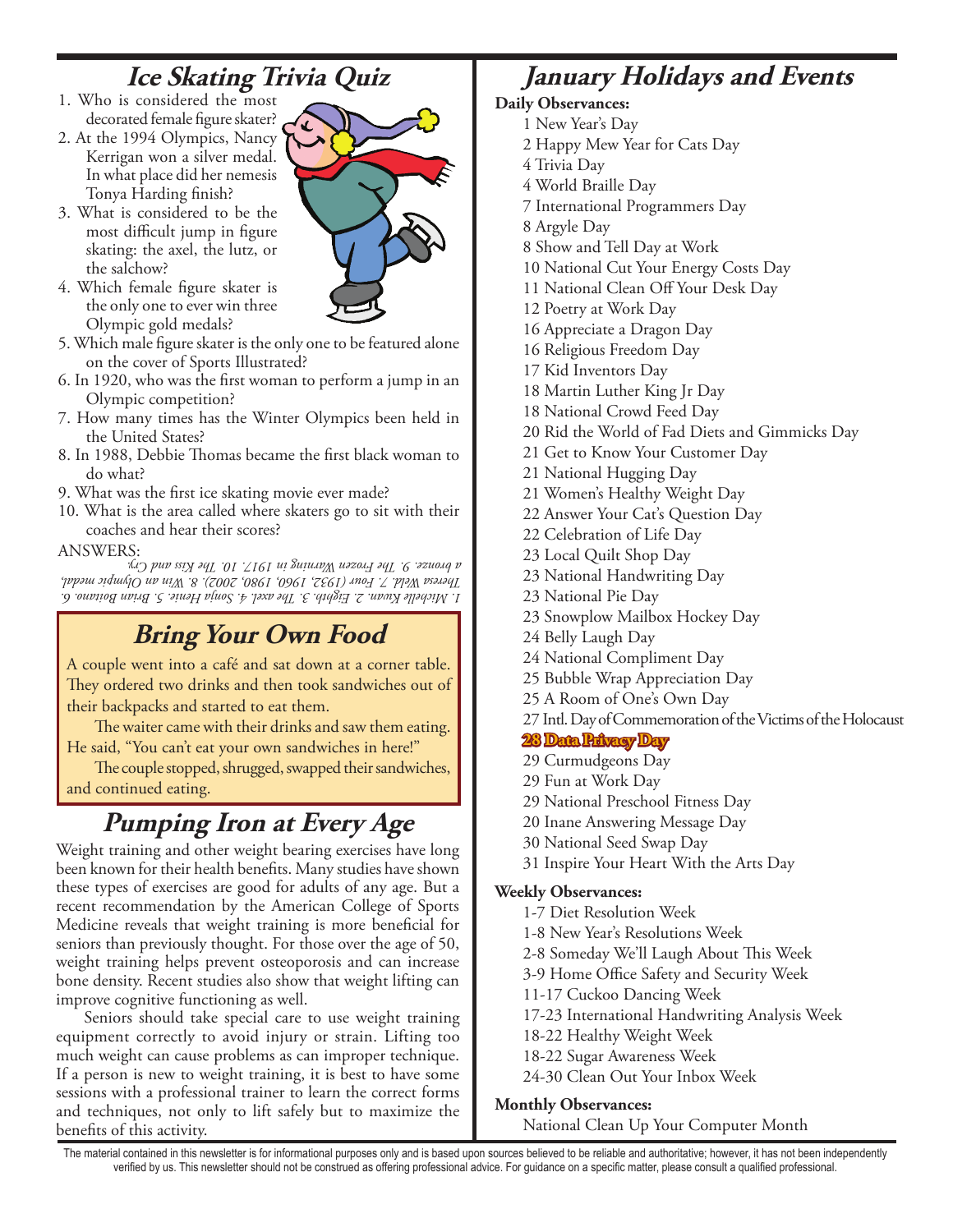# PacBlog

## **An Update on Common Information Privacy Regulations**

PacBlog is the monthly web log of Pacific Records Storage To read this month's installment, please click the title below.

[http://pacific-records.com/an-update-on-common-information](http://pacific-records.com/an-update-on-common-information-privacy-regulations)[privacy-regulations](http://pacific-records.com/an-update-on-common-information-privacy-regulations)

You may also access the PacBlog at the URL below. There you will find this month's installment along with archives of previous installments.

**http://pacific-records.com/category/pacnews**

## **January Service Awards**

Celebrating Pacific Employee Anniversaries

**30 years** Richard Steed

 **4 years** Dick Kelton

## **Do You Want To Win A \$25 VISA Gift Card?**



Each month we'll give you a new challenge of some type. All those

who reply with a correct answer are eligible to win. At the end of the month we'll draw a lucky name.

Here is this month's challenge: What do you get when a chicken lays an egg on top of a barn?

**Last Month's Answer to:** *How do you warm up a freshly painted room?*

#### **Last month's Winner: Jennifer Bustamante LRA-City of Riverbank "GIVE IT A SECOND COAT"**

Email your answer to **info@pacific-records.com**

# **By the Numbers: Milk**

- U.S. dairy farms produce about 23 billion gallons of milk each year.
- The average cow produces almost 7 gallons of milk each day.
- About 97 percent of all dairy farms are family-owned.
- Dairy is the number one agricultural business in California, Wisconsin, New York, Pennsylvania, Idaho, Michigan, New Mexico, Vermont, Arizona, Utah, and New Hampshire.
- The dairy industry employs more than 900,000 people in the United States.

*Sources: National Milk Producers Federation, National Agricultural Statistics Services*

# **Quick Tips: Green Living**

To cut down on food waste, consider asking for smaller portions when you are eating out. Many restaurants are happy to offer half-portions. Not only will you be reducing wasted food, you will also save some money.



"Everyone's out with the flu, the computers all have a virus, and the shredder just threw up."

# 3 months FREE secure Destruction service

*Get 3 months of free Secure Destruction service when you sign up for a new Secure Destruction account with a one-year agreement. Just mention this coupon! Email info@pacific-records.com for more information.*